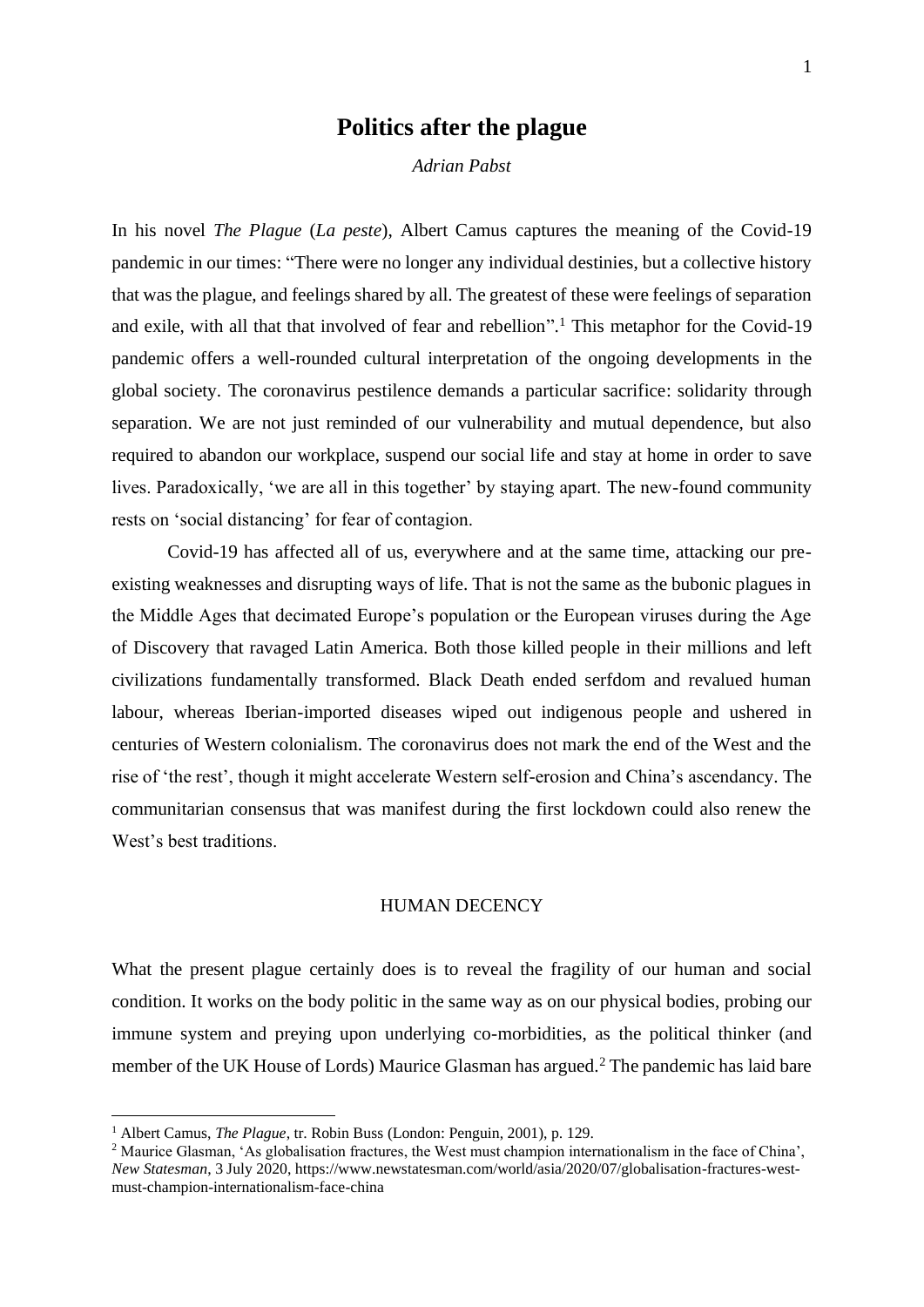the erosion of our everyday economy, stripped down to 'just-in-time' delivery and dependent on foreign powers we cannot trust. Covid-19 has also shone a light on the hollowing out of society, built on an atrophied polity and anaemic civic institutions. For decades, state and market concentrated wealth, power and status. Now the coronavirus crisis amplifies the unravelling of our structures. Entire countries need debt-based life support and people are forced into protective isolation. Vulnerability has been shown to be the fundamental reality of our lives. Yet frailty is also what makes us human.

Unlike his erstwhile friend Jean-Paul Sartre, Camus was no follower of atheist Marxism. One of the thinkers who influenced him most on the question of human weakness was St Augustine. Camus' literary *œuvre* is a long reflection on this and other existential questions: our mortality, our humanity, the hopes and fears of our earthly existence. Without being a confessing Christian, he was sympathetic to a broad Christian humanist vision, which he viewed as standing apart from both reactionary clericalism and scientific atheism. Camus rejected Marxist and liberal ideologies alike, opposing at once the apologists of the Soviet Union for equating oppression with liberation and liberals for abandoning a common ethical outlook in favour of individual greed and selfishness.

Contemporary liberals seem unable to defend freedom as a form of ethical restraint that respects the limits of life. Liberty is instead reduced either to a utilitarian pursuit of pleasure and prosperity or else to absolute legal injunction. For this reason, advocates of ultraliberalism are the first ones to fall victim to a plague: "They considered themselves free", Camus writes, "and no one will ever be free as long as there is plague, pestilence and famine".<sup>3</sup> Human existence is about frailty as much as freedom. During the Covid-19 pandemic, the deep desire for community has been palpable. Whereas liberals oscillate between free choice and total lockdown, communities want greater state protection combined with more social solidarity.

The ultraliberal longing for limitless liberty is what Camus would call absurd because it is meaningless. Untrammelled freedom dehumanizes us, replacing our contingent condition with a determinism that robs us of our own agency. Nor are we humans immortal or invincible – forms of hubris that come with conceit, the pursuit of possessions and striving for status, a lack of joy and an absence of gratitude. Camus' sceptical humanism is a call against ancient pagan heroism as much as modern self-assertion. Missing from these two conceptions of ethics are basic moral sentiments that define our humanity. This is reflected in the words of Dr Rieux, the central character in Camus' novel, who believes the plague brings into sharp relief the

<sup>3</sup> Camus, *The Plague*, *op*. *cit*., p. 31.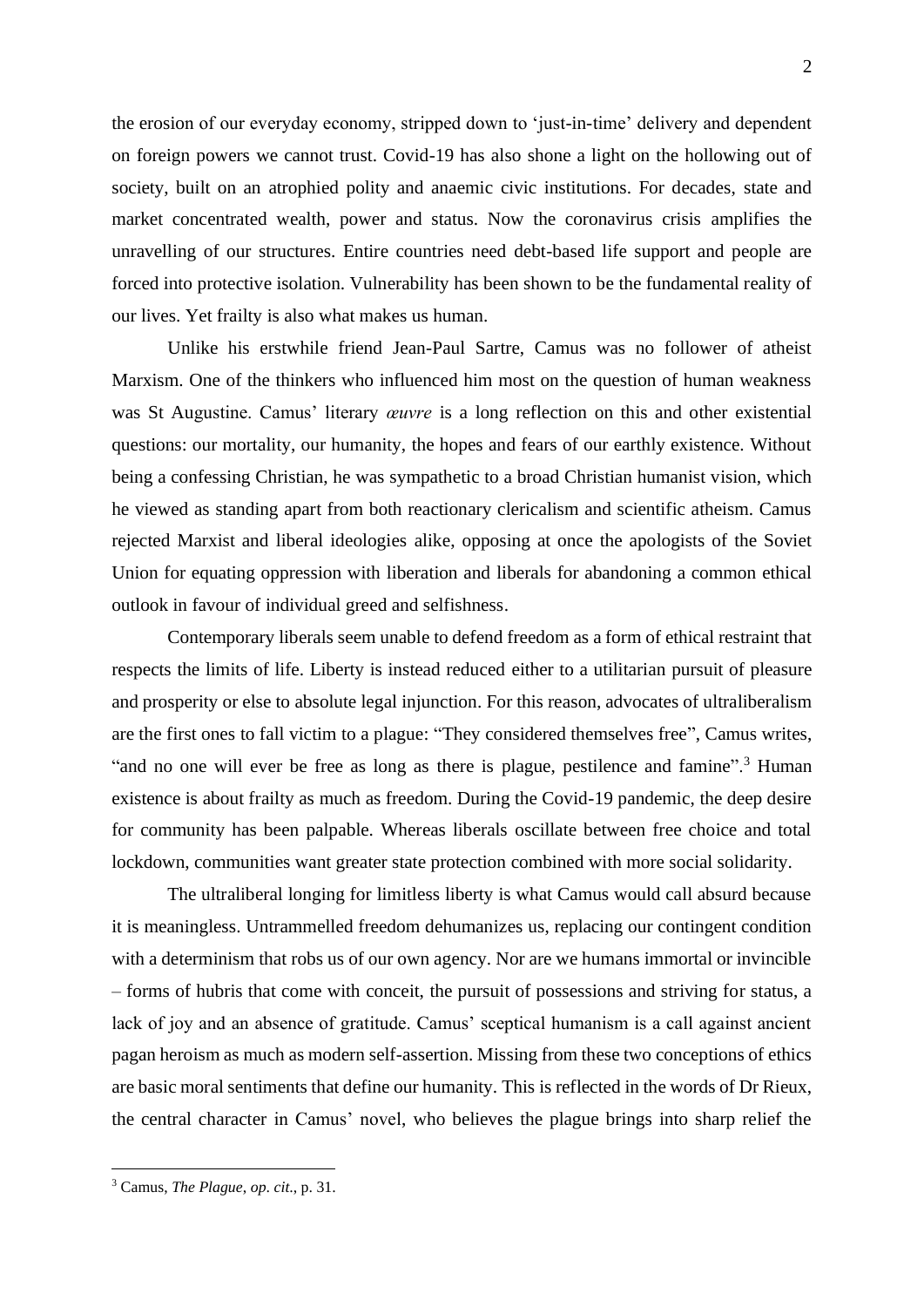nature of our human condition: "[T]his whole thing is not about heroism, it is about decency [*honnêteté*]. It may seem a ridiculous idea, but the only way to fight the plague is with decency". 4

## THE DIGNITY OF LIFE AND LABOUR

When asked what decency is, he replies: "In general, I can't say, but in my case I know that it consists in doing my job [*métier*]". <sup>5</sup> Camus links this to uncertainty: "Rieux shook himself. This was certainty: everyday work. The rest hang by threads and imperceptible movements; one could not dwell on it. The main thing was to do one's job well". <sup>6</sup> Trying to do one's job well is to be a hero of the everyday. During the Covid-19 pandemic, doctors on the intensive care units of countless hospitals across the world have worked heroically to save the lives of thousands. Yet, as Edward Docx's extraordinary essay in the *New Statesman* on the experience of an intensive care consultant shows, "[T]he truth is that the people who watch the patients are the nurses. Hour after hour into the night – an unceasing vigil". <sup>7</sup> For a brief period, the weekly clapping for carers in the UK united people in moments of spontaneous solidarity around a shared gratitude for the sacrifice and service of key workers.

After decades of being told that the new knowledge economy is driven by the professional-managerial class largely composed of bankers and lawyers, we now realize who the essential workers are. Lorry drivers and warehouse workers. Delivery staff and shelfstackers. Shop assistants and cashiers. Police officers and firefighters. Doctors and nurses. Hospital cleaners and home carers. "Labour", writes Glasman, "is something you can't do from home. It requires real physical presence, leaving home and doing something, usually involving your hands, for other people. Far from being replaced by machines, key workers require skill, empathy and compassion to fulfil their vocation". <sup>8</sup> The Covid-19 pandemic has created the conditions for restoring the meaning and dignity of labour. The labour value has been revealed as central to the economy and society. It is through work that we find fulfilment and become more human.<sup>9</sup>

<sup>4</sup> *Ibid*., p. 125.

<sup>5</sup> *Ibid*.

<sup>6</sup> *Ibid*., p. 33.

<sup>7</sup> Edward Docx, 'The peak: inside the mind of Dr Jim Down, a leading intensive care consultant, on the night of the peak number of deaths from Covid-19 in hospitals', *New Statesman*, 27 May 2020, full essay online at https://www.newstatesman.com/politics/health/2020/05/peak

<sup>8</sup> Maurice Glasman, 'The coronavirus crisis has sounded the death knell for liberal globalisation', *New Statesman*, 12 April 2020, https://www.newstatesman.com/politics/economy/2020/04/coronavirus-crisis-hassounded-death-knell-liberal-globalisation

<sup>9</sup> Jon Cruddas, *The Dignity of Labour* (Cambridge: Polity, 2021).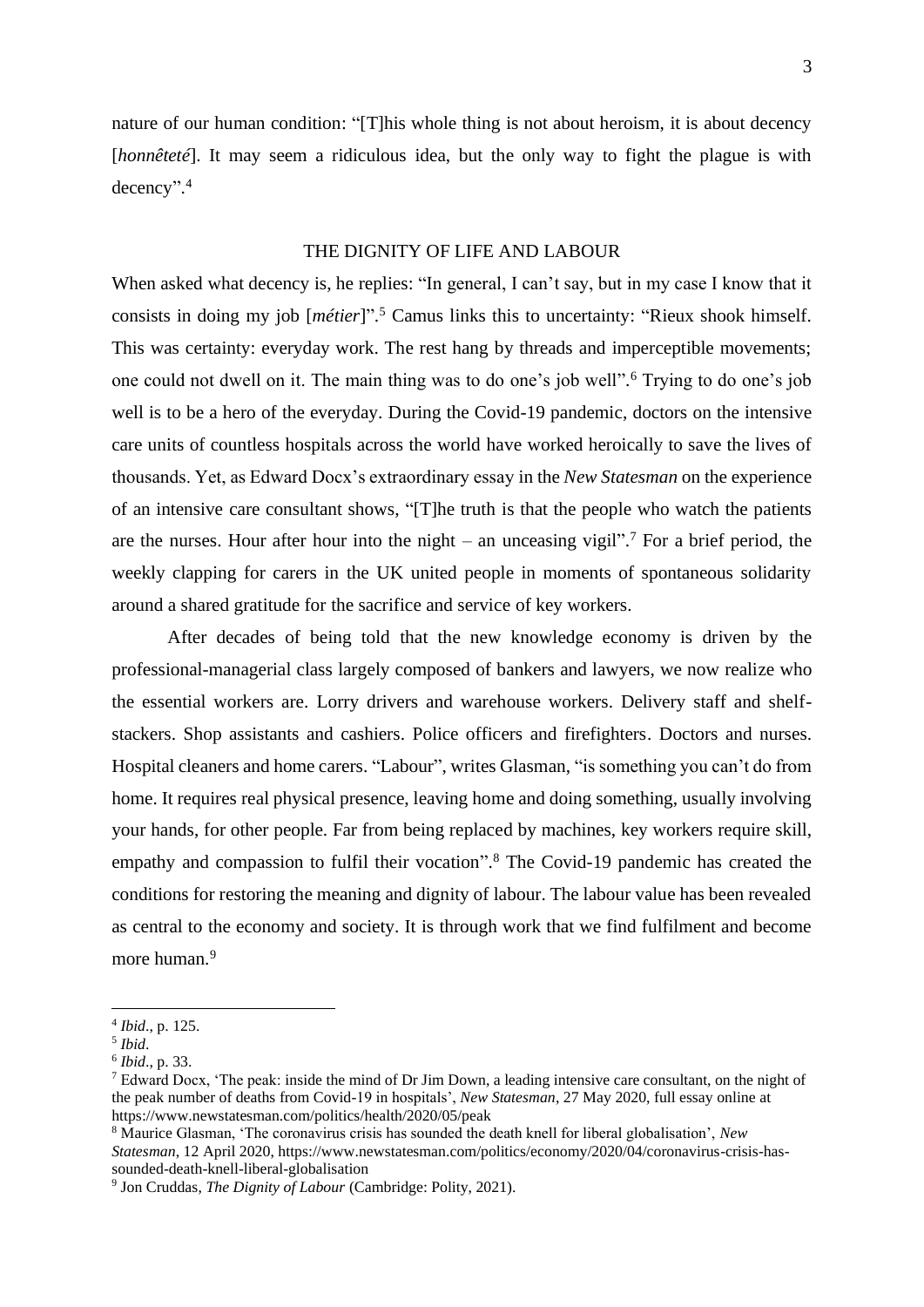Frailty, decency, sacrifice, service and the dignity of labour are some of the building blocks for a post-pandemic politics that is guided by an ethical compass. It is a re-moralized politics that transcends the pursuit of power or wealth by helping people to live rewarding lives for themselves and others. The vocation of politics is not to endorse a single conception of the good life or to impose moralistic values. Rather, it is to enable people to live both in security, free from fear or want, and in dignity. Like the idea of the good life, dignity is not reducible to one thing. Sometimes, it is painfully expressed in grief when we experience dispossession or the loss of loved ones. At other times, it is celebrated joyously when we can exercise agency and shape the world around us. In each case, dignity concerns both one's own intrinsic worth and the worth of others. It is about earning esteem and recognizing contribution.<sup>10</sup>

Security and dignity frame questions of justice, which exceed individual rights or collective utility. Justice is about relations within society and how they should be organized so that people can live fulfilling lives. Covid-19 has brought this to the fore. The initial response to the pandemic was to privilege health and well-being over economic growth. As we recognize the need to move from 'just-in-time' supply chains to 'just-in-case' safety nets, so too we must replace 'business as usual' with ethical firms and new ways of value creation. For now, austerity has been consigned to the dustbin of history (though libertarians and Thatcherites are itching to bring it back). The size and role of the state in the economy will continue to grow over the next few years. A space is opening up for novel economic and political arrangements anchored in the public good. That means reconciling estranged interests between capital, labour and the state. It also involves infusing greater social and ecological purpose into both business and the public sector.

## CHANGE OF ERA

As Pope Francis remarked, we are witnessing not an era of change but a change of era. The virus speeds up long-standing developments that have been decades in the making: the fragmentation of free-market globalization and the resurgence of the protective state; a greater emphasis on borders and national sovereignty; the need for greater investment in our public services and the importance of civic community; the urgency for science and technology to serve human needs in a manner that favours ecological balance; a yearning for stability and mass participation in big ways and small to take care of others.

<sup>&</sup>lt;sup>10</sup> Michael J. Sandel, *The Tyranny of Merit: What's Become of the Common Good?* (New York: Farrar, Straus and Giroux, 2020); David Goodhart, *Head, Hand, Heart: The Struggle for Dignity and Status in the 21st Century* (London: Penguin, 2020).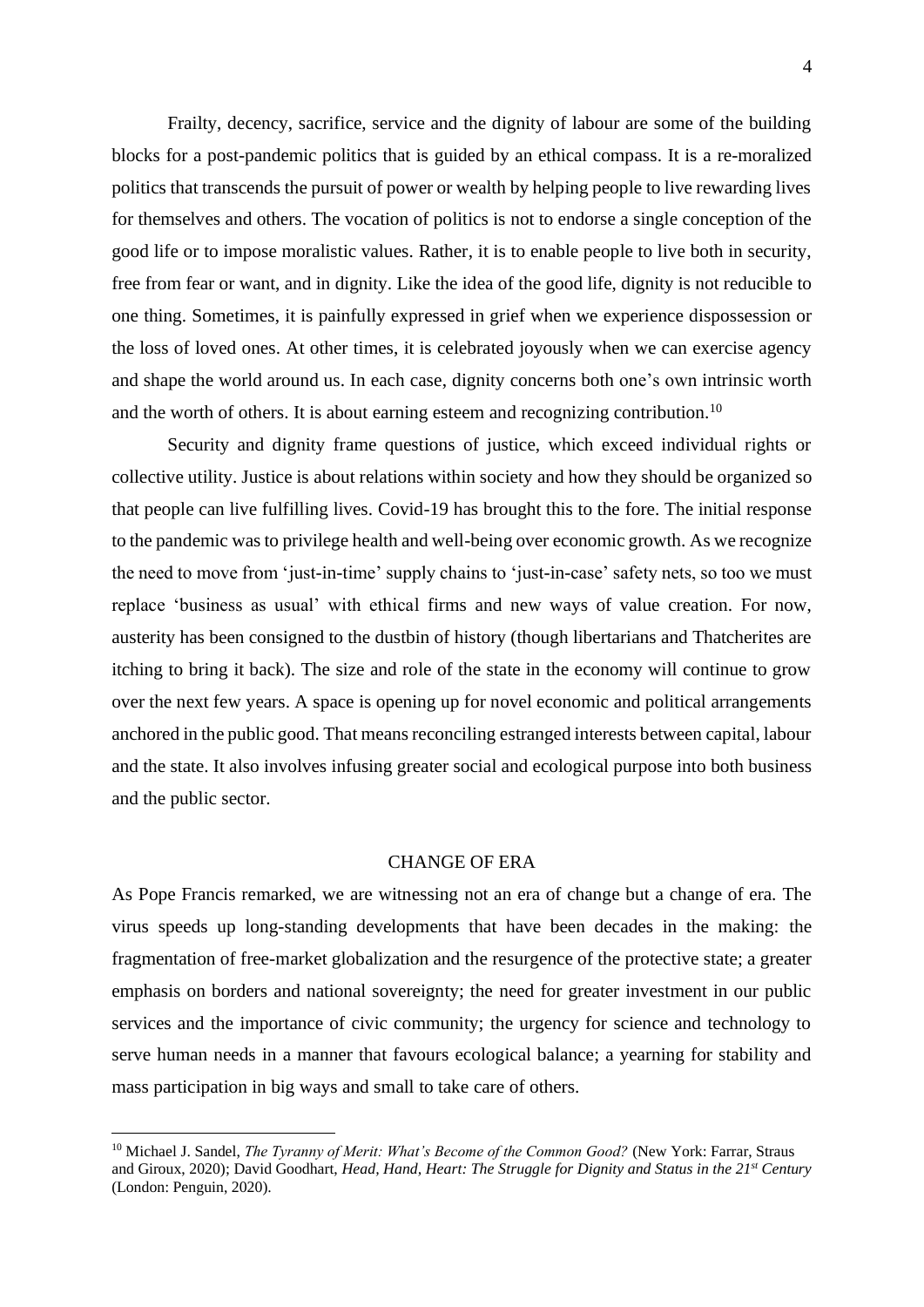Each of these developments is consistent with principles of liberality like pluralism, tolerance and generosity, and yet none of them are reflected in contemporary liberalism. All of these developments involve some respect for authority within bounded polities – respect for law and order as well as for the inheritance of customs and traditions. Yet none of them are honoured by authoritarianism with its antiliberal attack on certain rights and institutions, including the free press or the independent judiciary. Potentially, these developments represent a new reality that is postliberal – fusing greater economic justice with social stability and ecological purpose. But each development and the wider world that might take shape after the viral emergency can go one of three ways: either reverting to the well-trodden path of liberalism, or sliding towards the cliff-edge of antiliberalism, or taking the road of postliberalism.

The first development is the fragmenting of the global economy. Before the outbreak of the Covid-19 crisis, the pace of economic globalization was slowing down. Since 2015, the rate has flattened as cross-border financial flows first stagnated and then fell. The US–China trade spat has the potential to disrupt global commerce. Outsourcing labour and offshoring production will continue to cost corporations as the post-pandemic emphasis shifts towards national resilience and more local supply chains. Ruchir Sharma, a writer and economist at Morgan Stanley, argues that these developments are a corrective of free-market globalism. Far from being temporary setbacks, they have the potential to transform the world economy in the direction of what he calls de-globalization.<sup>11</sup> But at a time when the post-1989 era of neoliberal triumph has ended, global capitalism is not about to collapse.

Paradoxically, antiliberal protectionism may save the current economic order from some of its own worst excesses that have stymied national development. De-globalizing tendencies are not by themselves a harbinger of postliberal times. That would involve a balancing of greater national economic autonomy with more international cooperation to secure the status of workers and enable them to resist the dehumanizing exploitation of contemporary capitalism by building new forms of democratic association – starting with trade unions in the big tech and gig economies (especially Amazon) and allowing worker self-organization in state capitalist countries like China.

The second development is the resurgence of the protective state, which is similar to what happened seventy-five years ago. Then the shared experience of mass participation in the

<sup>&</sup>lt;sup>11</sup> Ruchir Sharma, *The Rise and Fall of Nations: Forces of Change in the Post-Crisis World* (New York: W. W. Norton & Co., 2016).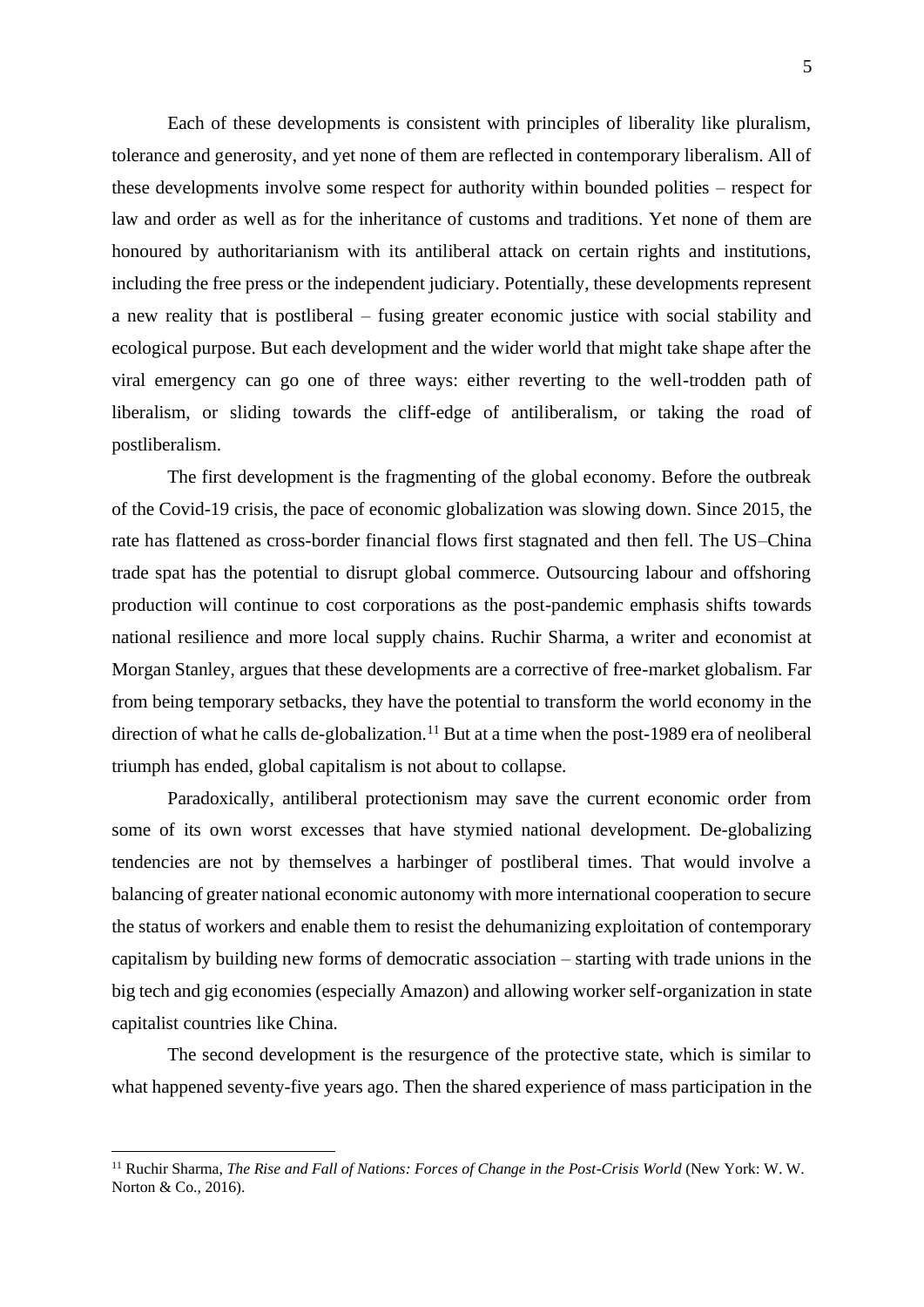Second World War was key to the birth of the post-war social settlement based on state intervention in the economy and welfare support from 'cradle to grave'. Prior to the pandemic, the nation-state was already re-emerging as a bulwark against the global market. Now the postviral era has the potential to bring about a new settlement in which the protective state not only saves the economy but also strives more, at least in appearance, to serve the common good of society – beginning with greater national resilience concerning food, water, energy, medical supplies, manufacture and transportation.

But increased government intervention alone provides little more than a sticking plaster that leaves us vulnerable to the pandemics, ecological threats and social crises of the future. The reverse face of an expanded government role in the economy may be continued state support for the forces of unfettered capitalism and instrumental technology that already dominate and distort our daily lives. So far, tech platforms like Amazon, Google or China's Alibaba are the main winners of the impending economic depression, besides other corporate oligarchs that include newcomer Zoom. A system of bio-surveillance is taking shape with the power to monitor and manipulate the behaviour of whole populations. A postliberal protective state has to combine pluralist democracy with a corporatist conciliation of estranged interests and strong institutions to devolve power to people.

The third development is a stronger emphasis on bounded polities and national sovereignty. Free movement of capital has weakened the power of labour while the free movement of people without national economic development has put pressures on wages and hit workers. Bordered polities are an important condition for politicians to have the capacity to protect community and country. Nations represented democratically within sovereign states provide a vital source of legitimacy for government. But left unchecked, state sovereignty tends to slide into authoritarianism at home and anarchy abroad – as is prefigured in the works of Jean Bodin and Thomas Hobbes.<sup>12</sup> That is why a postliberal politics seeks to hold in balance not just the central state and intermediary institutions but also patriotism and internationalism.

The fourth development is greater investment in public services and the role of civic community. Austerity with its decimation of local government has eroded the social fabric of Western countries, leaving them exposed to economic shocks and pandemics. The private sector is vital for prosperity based on investment and innovation, but it cannot replace the public provision of public goods that are irreducible to profit. That includes the need for strong civic

<sup>12</sup> John Milbank and Adrian Pabst, *The Politics of Virtue: Postliberalism and the Human Future* (London: Rowman & Littlefield International, 2016), pp. 13-67.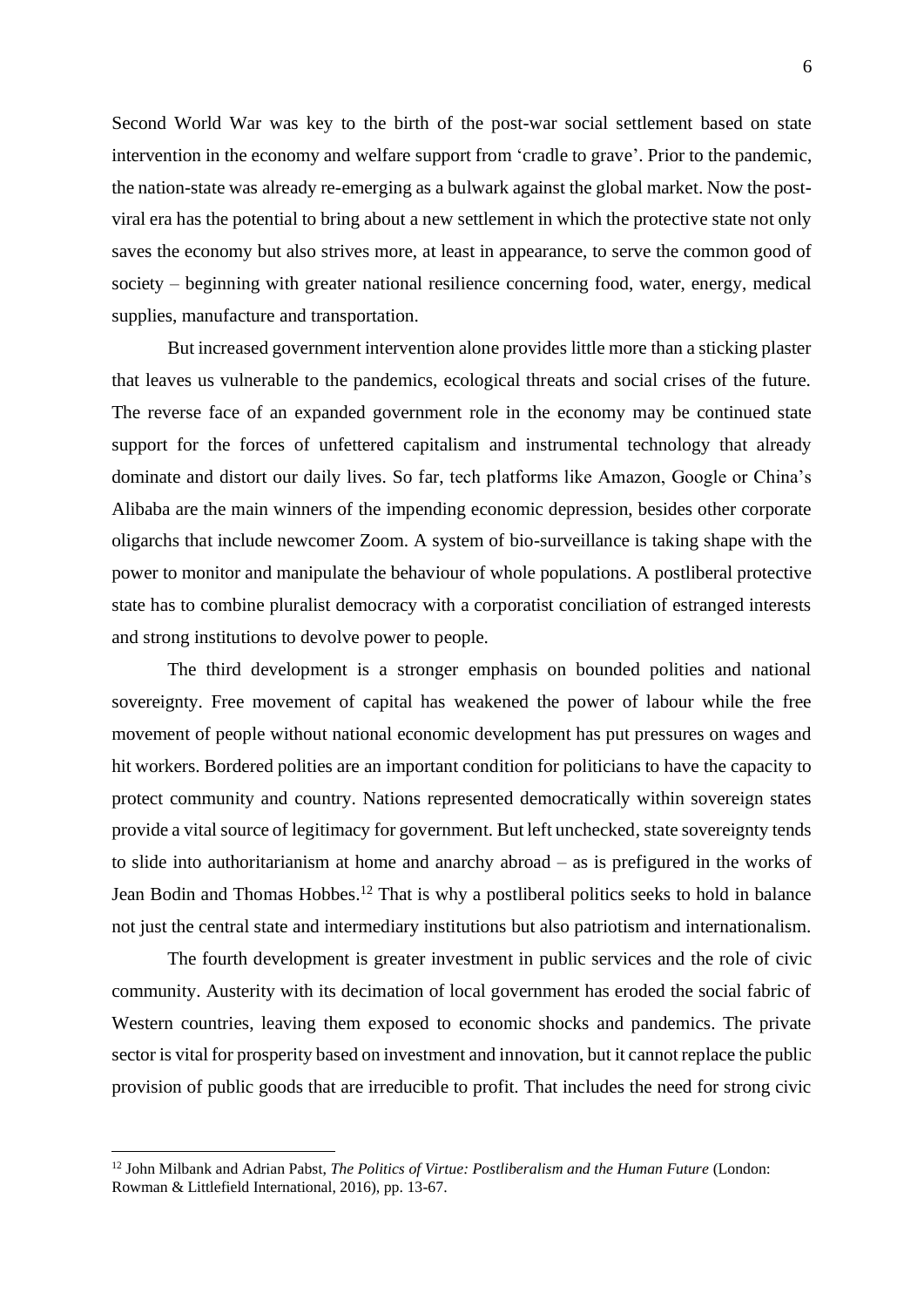institutions to uphold the ties of trust and cooperation. As the post-pandemic recovery unfolds, state and market risk reverting to the status quo ante – concentrating wealth and power in old elites or new classes who benefit from their preferred policy mix: technocratic 'global governance' that overrides democratic polities; cultural libertarianism that corrodes community and tradition; mass immigration and unfettered free trade that erode national industry, economic development and the social fabric. The postliberal alternative is to embed power and wealth in democratically governed institutions and strong social relations based on reciprocal obligations – the duties we owe one another.

#### WHAT WE ARE UP AGAINST

What are the forces that a postliberal politics will have to contend with after the pandemic? Besides hostile foreign powers and tech totalitarianism, there are the forces of hyper-capitalism and extreme identity politics that disrupt the lives we assumed were solid. The plague exposes the frailty of human existence. This brings us to back to Camus, who published *La peste* in 1947. One hundred years earlier, Karl Marx and Friedrich Engels wrote similarly about unprecedented disruption to settled ways of life: "All that is solid melts into air, all that is holy is profaned, and man is at last compelled to face with sober senses his real conditions of life, and his relations with his kind". 13

The authors of the *Communist Manifesto* anticipated the coming age of modern globalization, with its first wave in the late nineteenth century, driven by a rapacious form of capitalism that recreated the world in its own image of relentless expansion: "The need of a constantly expanding market for its products chases the bourgeoisie over the entire surface of the globe. It must nestle everywhere, settle everywhere, establish connexions everywhere".<sup>14</sup> Marx and Engels opposed the emerging capitalist world, but they welcomed the destruction of the old order. Not unlike latter-day liberals, they assumed that reason, science and cosmopolitan values would fulfil the Enlightenment promise of progress.

Yet today hyper-capitalism has fused with extreme identity politics – whether the socalled 'Great Awokening' on the left or the alt-right that champions market nativism.<sup>15</sup> Together they erode trust, undermine institutions and trash our precious natural environment,

<sup>13</sup> Karl Marx and Friedrich Engels, *The Manifesto of the Community Party* (1848), full text online at https://www.marxists.org/archive/marx/works/1848/communist-manifesto/

 $14$  *Ibid.* 

<sup>15</sup> Matthew Yglesias, 'The Great Awokening', *Vox*, 1 April 2019,

https://www.vox.com/2019/3/22/18259865/great-awokening-white-liberals-race-polling-trump-2020